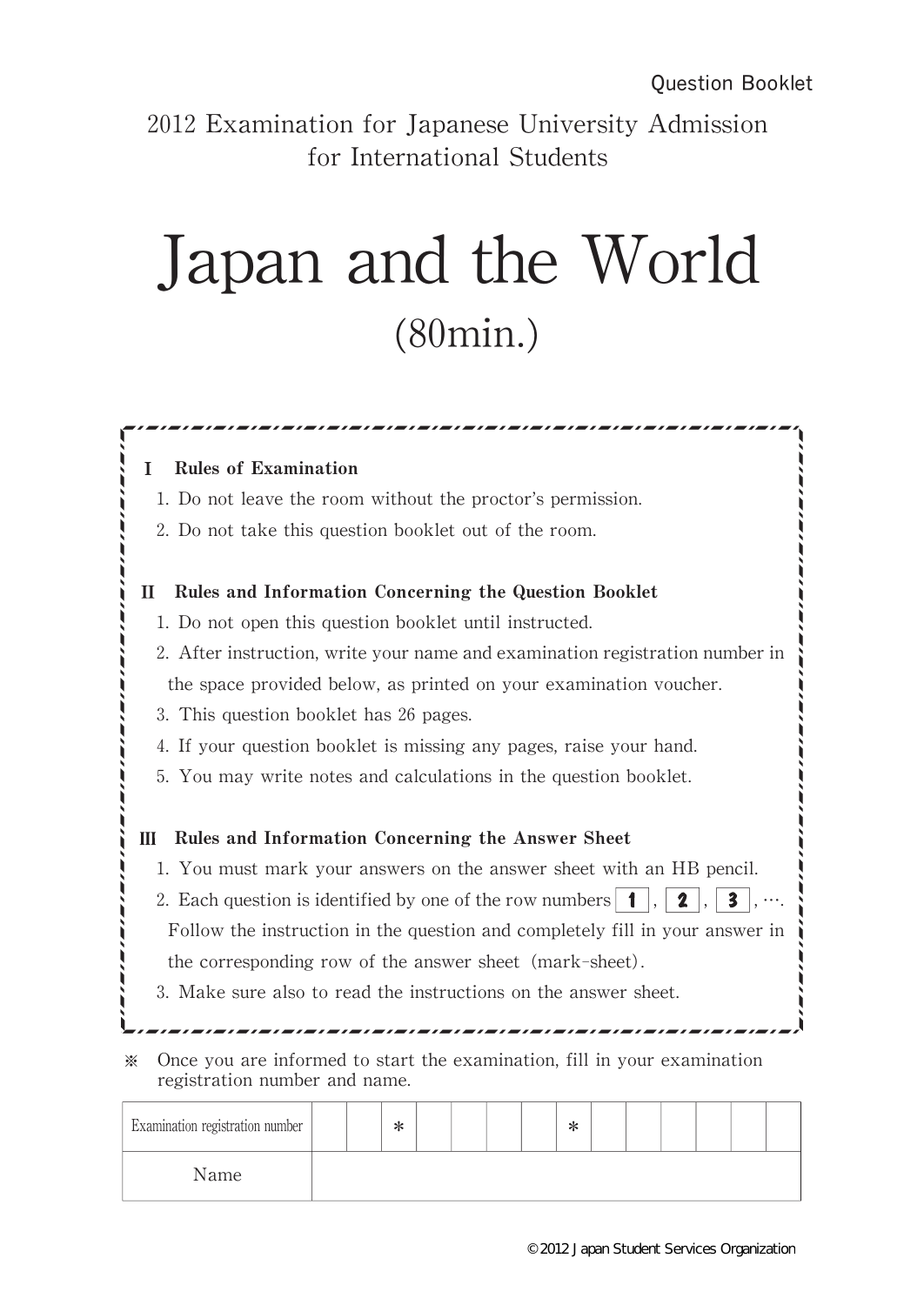Q1 Read the following passage and answer questions (1)-(4) below.

In Japan now, there is debate over fiscal policy between those who advocate austerity measures and those who advocate expansionary fiscal policies.

Since Japan's national debt from bond issues and borrowings exceeded 900 trillion yen as of the end of 2011, the advocates of fiscal austerity say that it is necessary to immediately a taxes, even though this action clearly runs the risk of harming  $\boxed{b}$ . Also,  $_1$  they claim that it is necessary to reduce government spending by cutting back public works projects and decreasing the number of government employees.

On the other hand, the fiscal expansionists say that since  $\frac{1}{2}$  there is very little likelihood that Japan will financially collapse,  $_3$  the government needs to create demand by actively implementing public works projects, even if this means issuing bonds. They argue that this will help  $\vert b \vert$  to recover while increasing  $\vert c \vert$ , and thus reduce the amount of government bond issuance over the medium to long run.

⑴ From ①-④ below choose the combination of terms that best fills blanks  $\blacksquare$  $\overline{a}$  -  $\overline{c}$  in the paragraphs above.

|                     | a     | h                            | $\epsilon$   |
|---------------------|-------|------------------------------|--------------|
| (1)                 | raise | public order $\vert$ savings |              |
| (2)                 | raise | the economy                  | tax revenues |
| $\circled{3}$       |       | lower   public order         | savings      |
| $\langle 4 \rangle$ |       | $lower \mid the economy$     | tax revenues |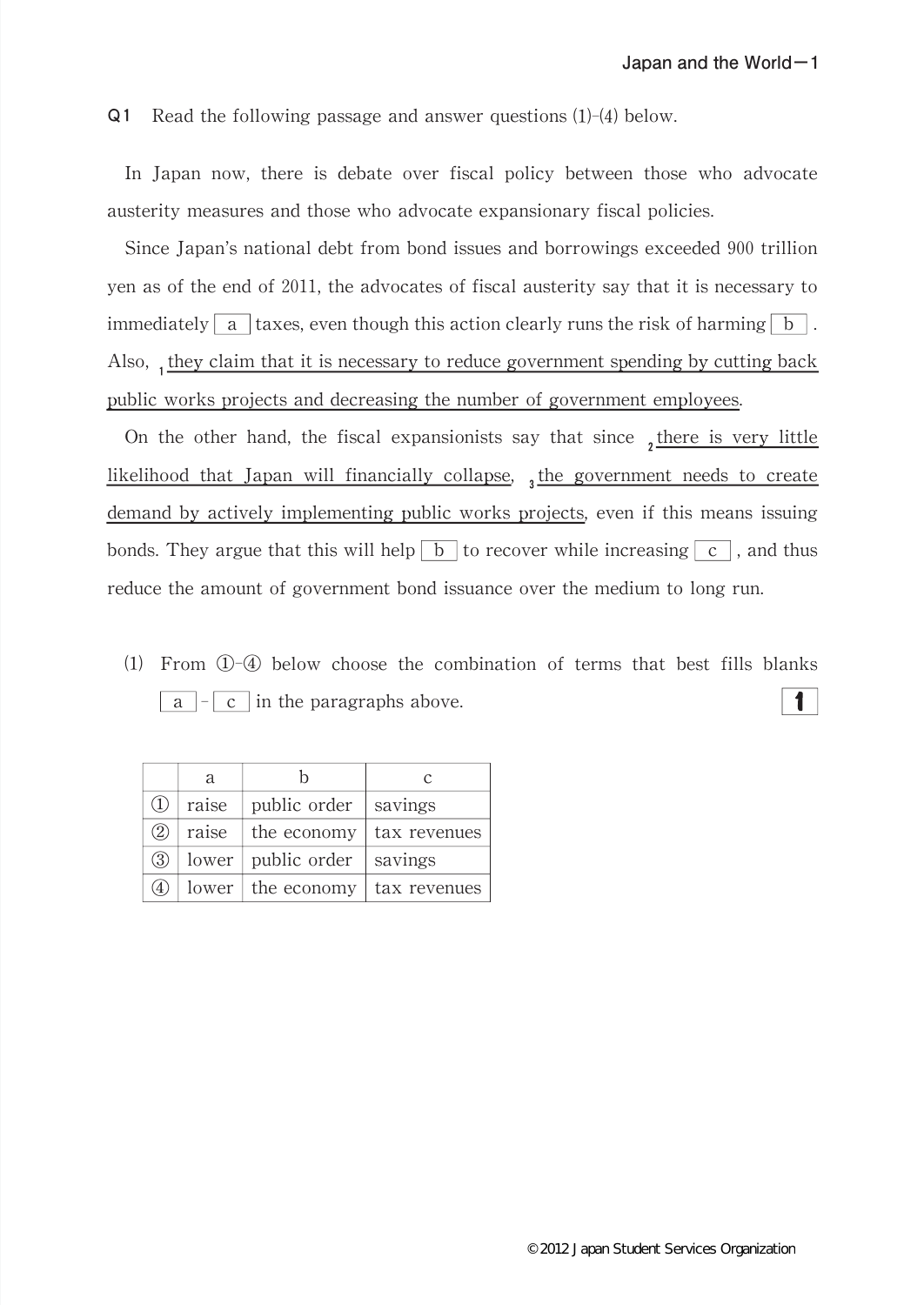(2) With reference to underlined item 1, from  $(1)$ - $(4)$  below choose the statement that best indicates what can be inferred from the following graph comparing OECD  $\mathbf{2}$ countries(including Japan).



Compiled from the website of the OECD

- ① Japan can be considered a small-government country.
- ② The Nordic countries can be considered small-government countries.
- ③ Countries with larger populations tend to practice big government.
- ④ Countries with larger GDPs tend to practice big government.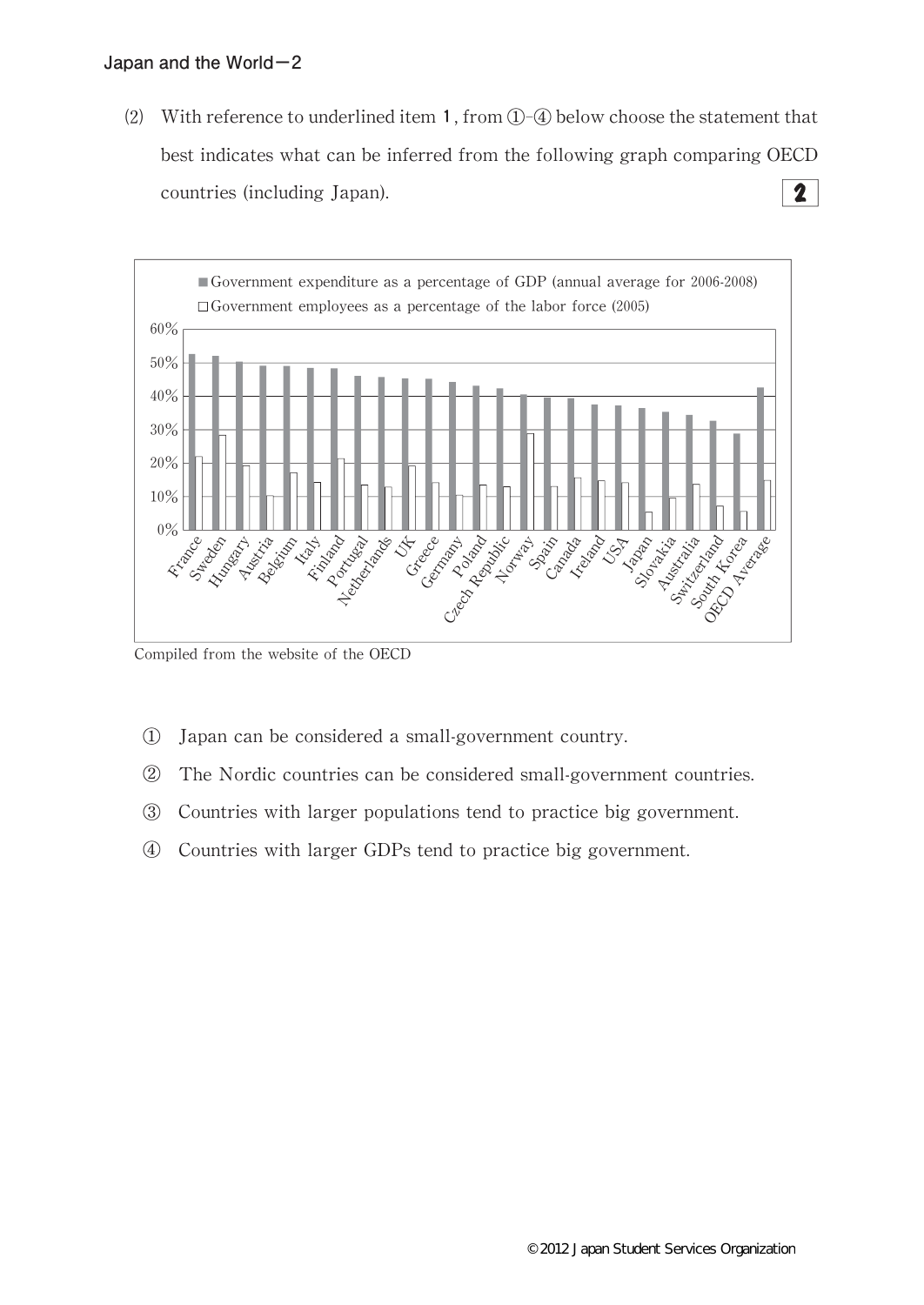- ⑶ From ①-④ below choose the statement that best supports the claim made in underlined item 2.  $3<sup>1</sup>$ 
	- ① Most of Japan's government bonds are yen-based and are held by financial institutions and individuals in Japan.
	- ② Owing to the stronger yen,the Japanese government has accrued unrealized gains on its foreign currency assets.
	- ③ While Japan's current account balance is in deficit,its capital account balance is in surplus.
	- ④ Real government debt decreases when the economy is in deflation,where the value of the currency falls.
- (4) With reference to underlined item  $3$ , from  $\textcircled{1}$ - $\textcircled{4}$  below choose the combination that correctly indicates:⑴ an economist who advocated the importance of government measures to create demand through active implementation of public works projects, and (2) a government policy based on that thinking. 4

|     | Economist           | Government policy    |
|-----|---------------------|----------------------|
|     | Adam Smith          | laissez-faire policy |
| (2) | John Maynard Keynes | The New Deal         |
| (3) | Friedrich von Hayek | Thatcherism          |
|     | Milton Friedman     | Reaganomics          |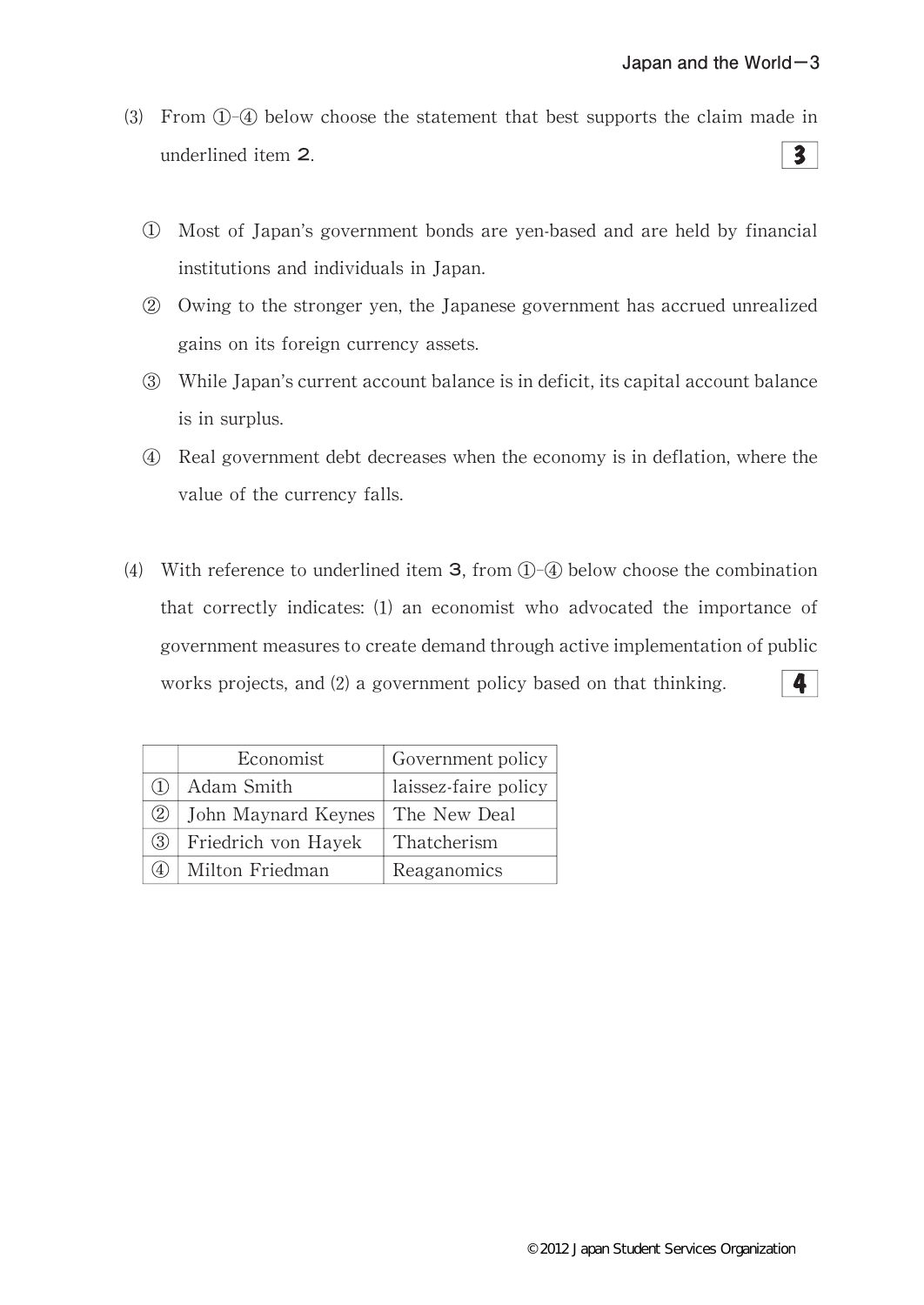Q2 Read the following paragraph and answer questions (1)-(4) below.

 $1$ <sup>Washington, D.C.</sup>, in the USA, is situated in a region with a  $2$  temperate, rainy climate. It is the seat of the Executive Office of the President and the  $\frac{3}{10}$  US Congress, and is the location of the  $_4$ International Monetary Fund (IMF) headquarters, making it an important city both domestically and internationally.

(1) With reference to underlined item 1, from  $(1)$ - $(4)$  on the map below choose the answer that correctly indicates the location of Washington, D.C.  $5<sup>1</sup>$ 

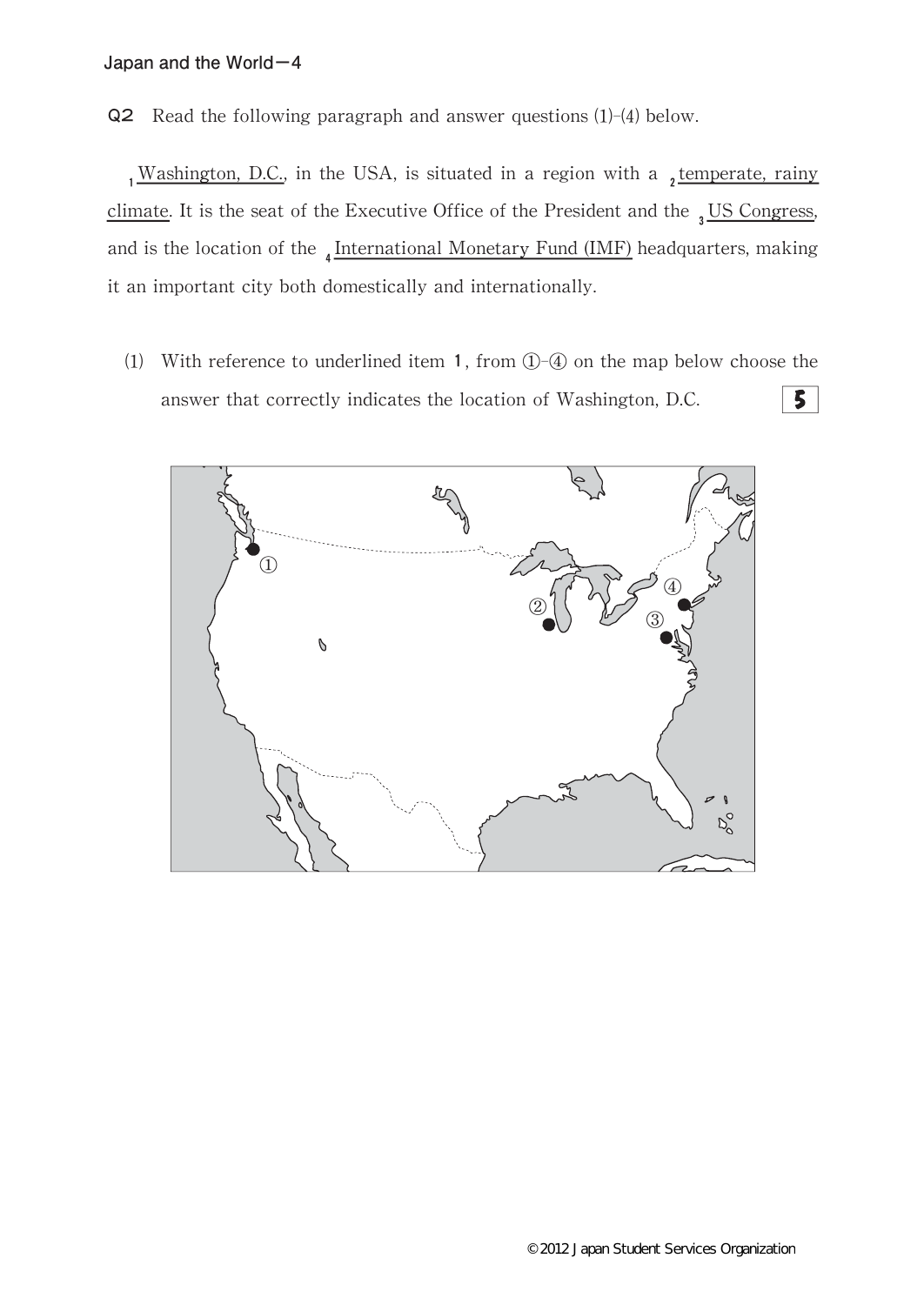- (2) With reference to underlined item  $2$ , a temperate, rainy climate is characterized by distinct seasonal changes and a hot, rainy summer. From  $\mathbb{O}$ - $\mathbb Q$  below choose the answer that best represents a city with a temperate, rainy climate.  $6<sup>1</sup>$ 
	- ① Tokyo
	- ② Rome
	- ③ Moscow
	- ④ Singapore
- (3) With reference to underlined item **3**, seats in the House of Representatives are allocated to each state in a number proportional to the size of its population. From①-④ below choose the state with the largest number of seats in the House  $7<sup>1</sup>$ of Representatives.
	- ① Washington
	- ② Florida
	- ③ Texas
	- ④ California
- (4) With reference to underlined item 4, from  $\hat{O}$ - $\hat{O}$  below choose the answer that does not indicate a key role of the IMF. 8
	- ① Promoting cooperation on international monetary problems
	- ② Promoting stabilization of foreign currency exchange rates
	- ③ Making foreign currency loans to member countries
	- ④ Lending developmental investment funds to developing countries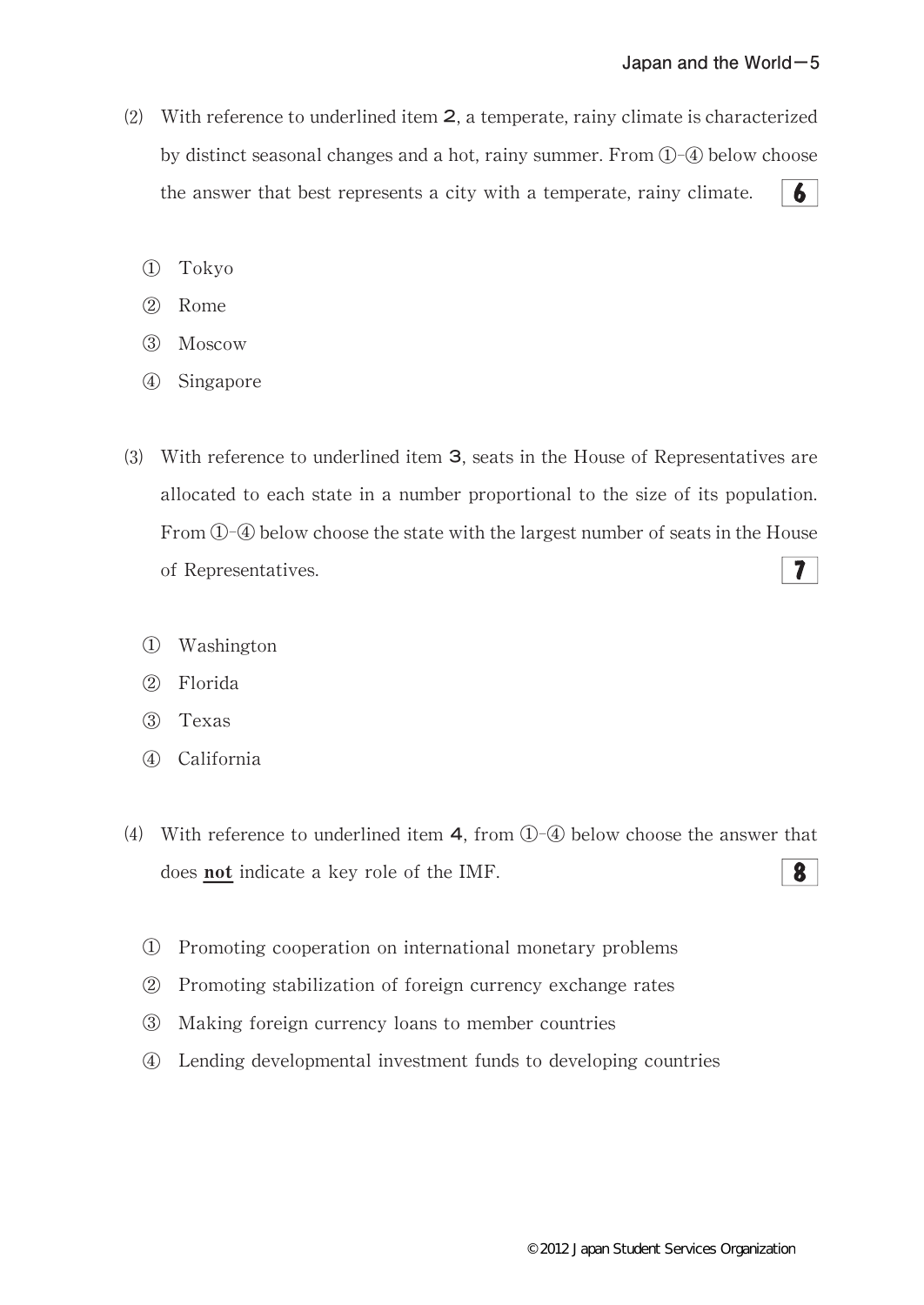Q3 Read the following paragraph and answer questions (1) and (2) below.

The  $\vert a \vert$  that began in the UK in the latter half of the 18th century marked the emergence of the capitalist economy, which then gradually spread to other countries around the world. These capitalist economies, which continued to grow as they underwent cyclical recessions, powered the rise of the heavy and chemical industries in the late 19th and early 20th centuries. Technological innovation enabled mass production,and large businesses with heavy investments in production equipment began to emerge. The  $\boxed{b}$  system developed as a means of raising money from many parts of society to finance the growth of such businesses.

- (1) From  $\Phi$ - $\Phi$  below choose the term that best fills blank a in the paragraph above. 9
	- ① Bourgeois Revolution
	- ② IT Revolution
	- ③ Industrial Revolution
	- ④ Agricultural Revolution
- (2) From  $\Phi$ - $\Phi$  below choose the term that best fills blank  $\Phi$  in the paragraph 10 above.
	- ① central bank
	- ② joint-stock company
	- ③ holding company
	- ④ managed currency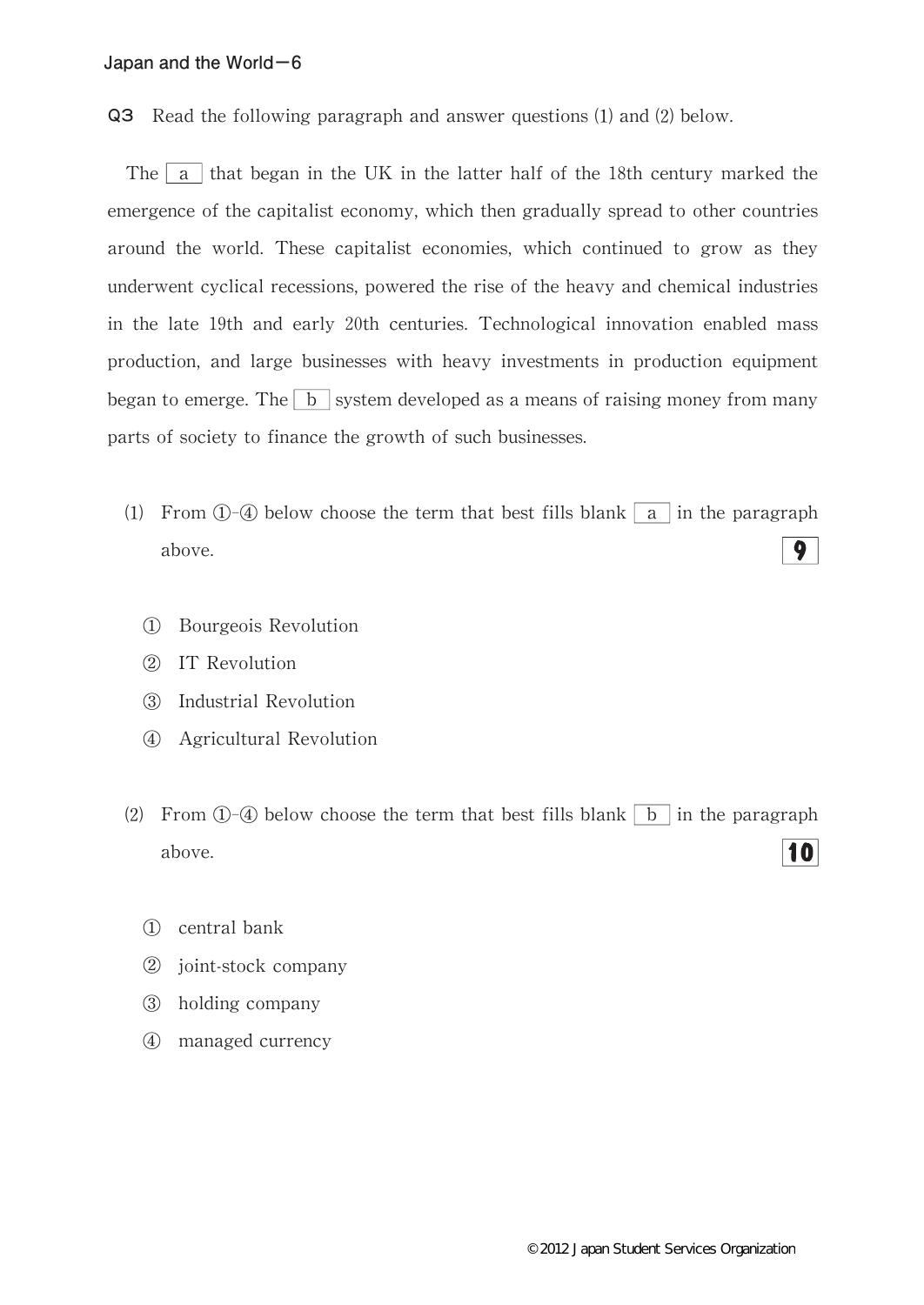Q4 Read the following paragraph and from ①-④ below choose the combination of  $|11|$ terms that correctly fills blanks  $|a|$  - f in the paragraph.

In a market economy, imbalances in supply and demand are corrected by the rise and fall of the prices of goods. For example, if a newly developed product generates heavy demand among consumers, the supply will not be adequate to satisfy demand, and consequently the product's price will  $\boxed{a}$  and the industry's profit on it will  $\boxed{b}$ . This will lead to an  $c \cdot$  of capital from other sectors, causing the industry to grow rapidly. As another example, when demand decreases for the products of a declining industry, the prices of those products will  $\boxed{d}$  and the industry's profits will  $\boxed{e}$ , prompting an  $\left| \int f \right|$  of capital. As these examples show, the allocation of resources is automatically achieved by the market's self-adjustment mechanism.

|          | a |                                                             | $\mathcal{C}$ | $\mathbf d$ |  |
|----------|---|-------------------------------------------------------------|---------------|-------------|--|
| $\Omega$ |   | rise   increase   exit   rise   increase   exit             |               |             |  |
|          |   | $\Omega$   fall   decrease   exit   rise   increase   entry |               |             |  |
| (3)      |   | rise increase entry fall decrease exit                      |               |             |  |
| (4)      |   | fall $ $ decrease $ $ entry $ $ fall $ $ decrease $ $ entry |               |             |  |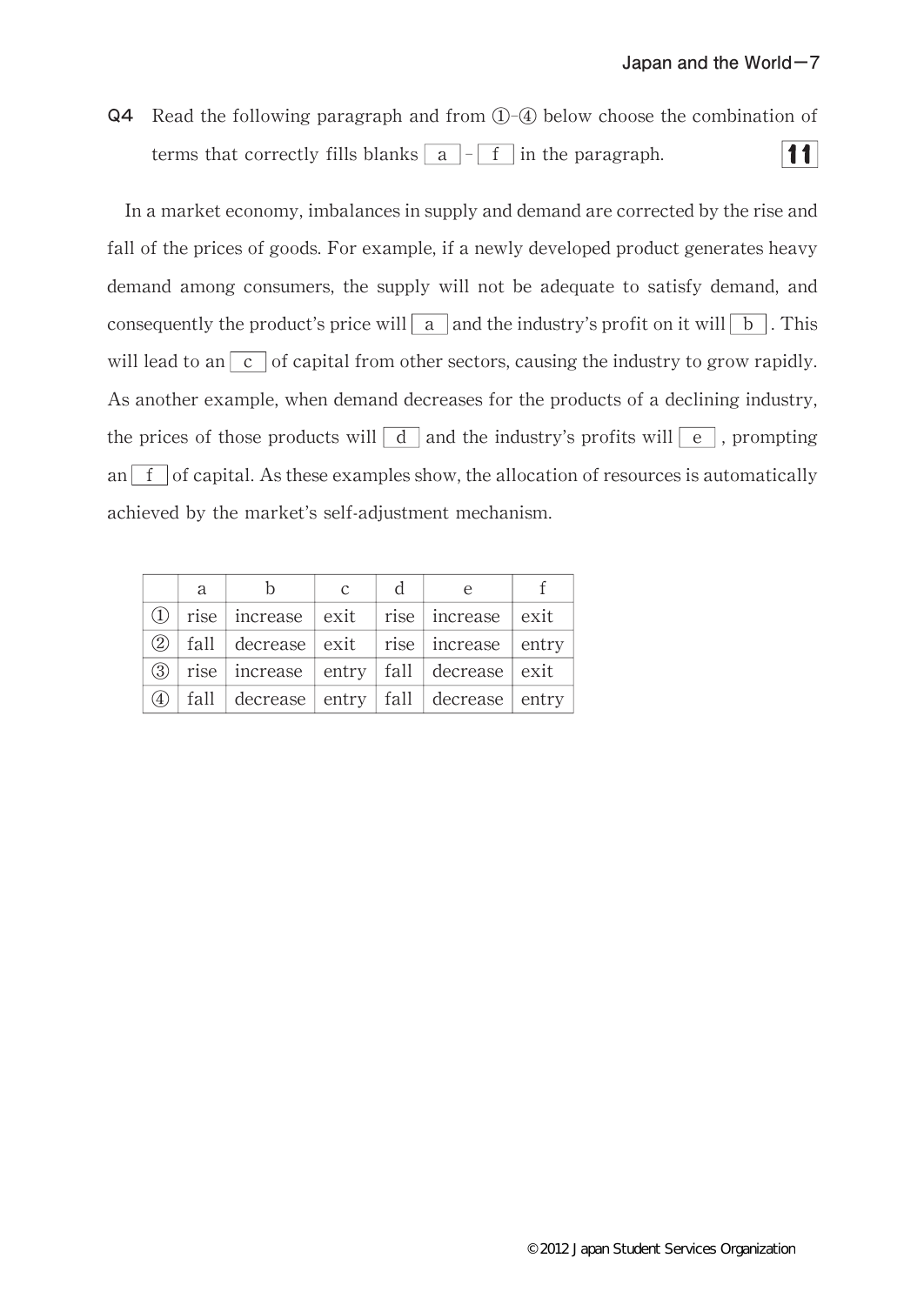- Q5 From ①-④ below choose the statement that does not correctly describe  $|12|$ economic policies of today's developed countries.
	- ① In response to increased globalization of the economy,developed countries have adopted a floating exchange rate system and never intervene in the foreign exchange market.
	- ② The government seeks to encourage business competition and flexible prices by controlling oligopolistic and monopolistic practices through anti-monopoly laws.
	- ③ The government implements fiscal policies to minimize economic fluctuations, such as implementing tax cuts and public investment during recessions, and raising taxes during economic booms.
	- ④ In monetary policy,measures are taken to maintain the stability of prices and the financial system, mainly through the central bank's adjustment of the money supply and interest rates.
- Q6 From ①-④ below choose the statement that best describes appreciation/  $|3|$ depreciation of the Japanese yen.
	- ① When the Japanese economy is booming,the yen depreciates due to the resulting increase in foreign investment in Japan.
	- ② When Japanese exports increase,the yen appreciates due to the resulting increase in demand for yen.
	- ③ When interest rates are lower in Japan than in other countries,the yen depreciates due to the resulting capital inflow to Japan from other countries.
	- ④ The term "strong yen"means that the yen has fallen in value against other currencies in the foreign exchange market.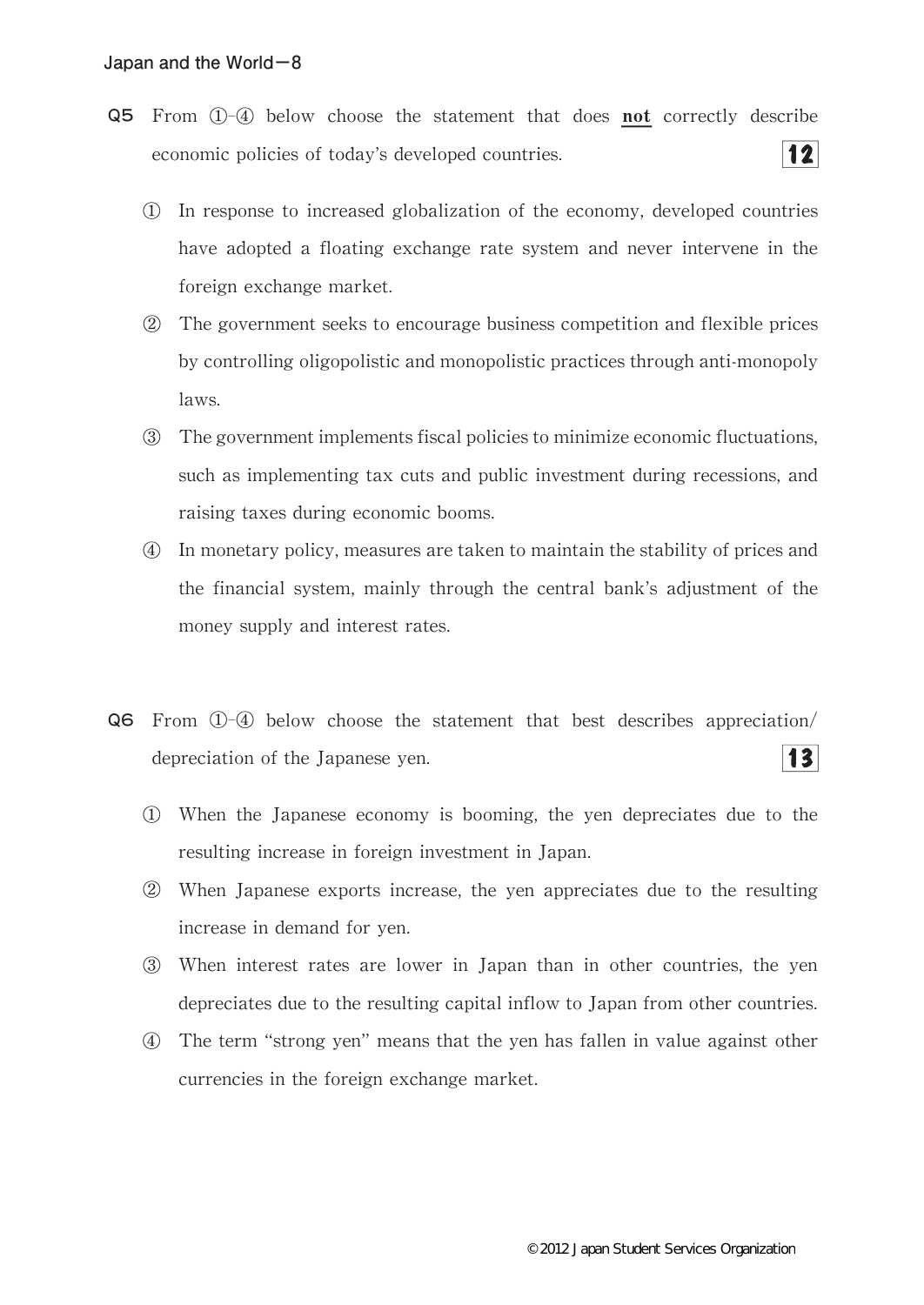- Q7 Statements A-F below describe the four phases of the business cycle:boom, downturn, slump, and recovery. From ①-④ below choose the combination  $|14|$ indicating the two statements that best describe the boom phase.
	- A: Prices and employment decrease.
	- B: Prices and interest rates are high.
	- C: Prices are low, and many businesses go bankrupt.
	- D:Wages and stock prices are high.
	- E: Economic activity grows, and wages start to rise.
	- F: Employment and wages are low.
	- ① A,E
	- ② B,C
	- ③ B,D
	- ④ E,F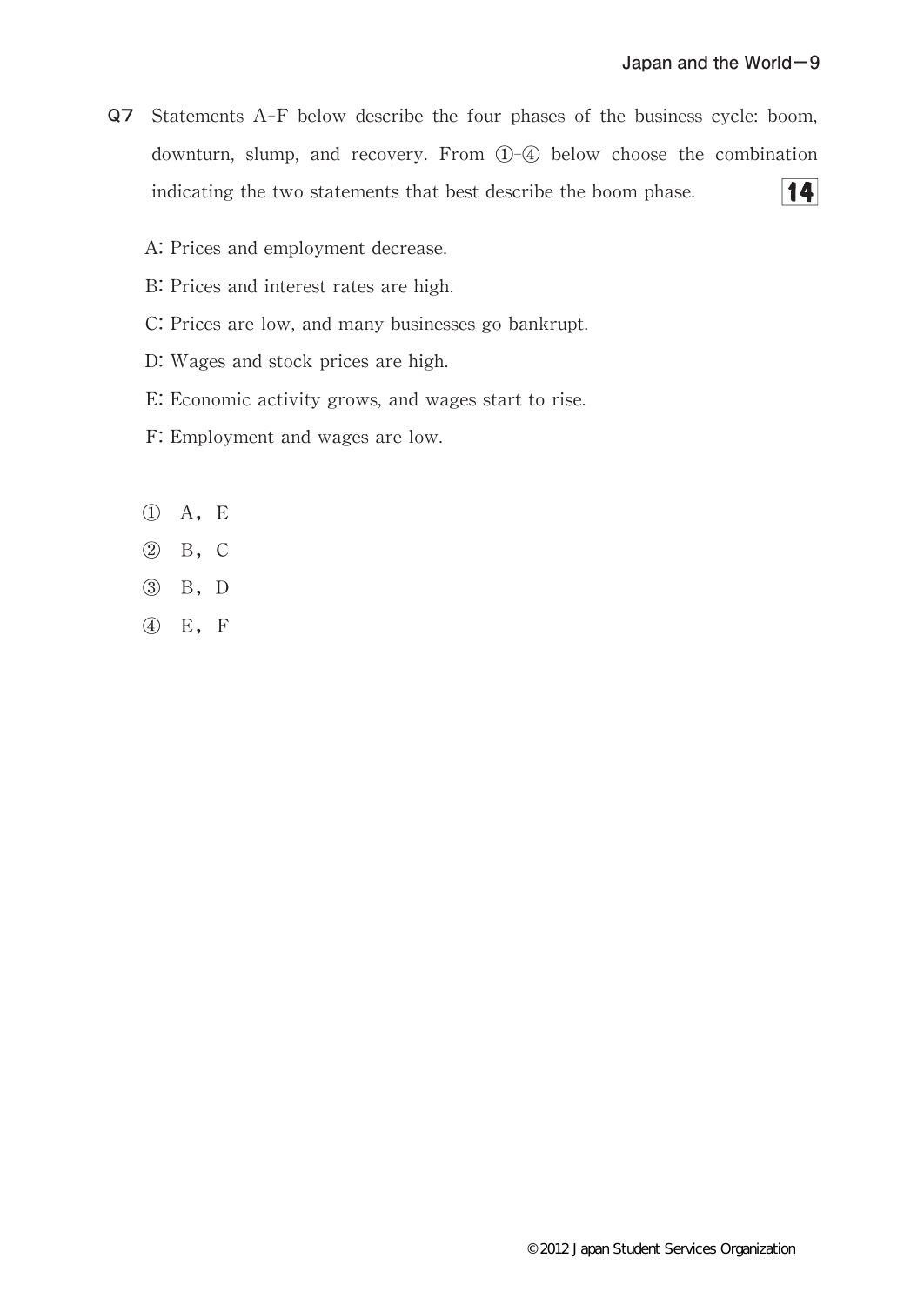Q8 The following graph shows changes in Japan's economic growth rate from a certain time in the 20th century up to 2009. From ①-④ below choose the combination that correctly indicates the periods represented by A and B on the  $15$ graph.



Compiled from the website of the World Bank

|     |             | К           |
|-----|-------------|-------------|
| (1) | around 1945 | around 1987 |
| (2) | around 1965 | around 1994 |
| (3) | around 1974 | around 1998 |
|     | around 1992 | around 2003 |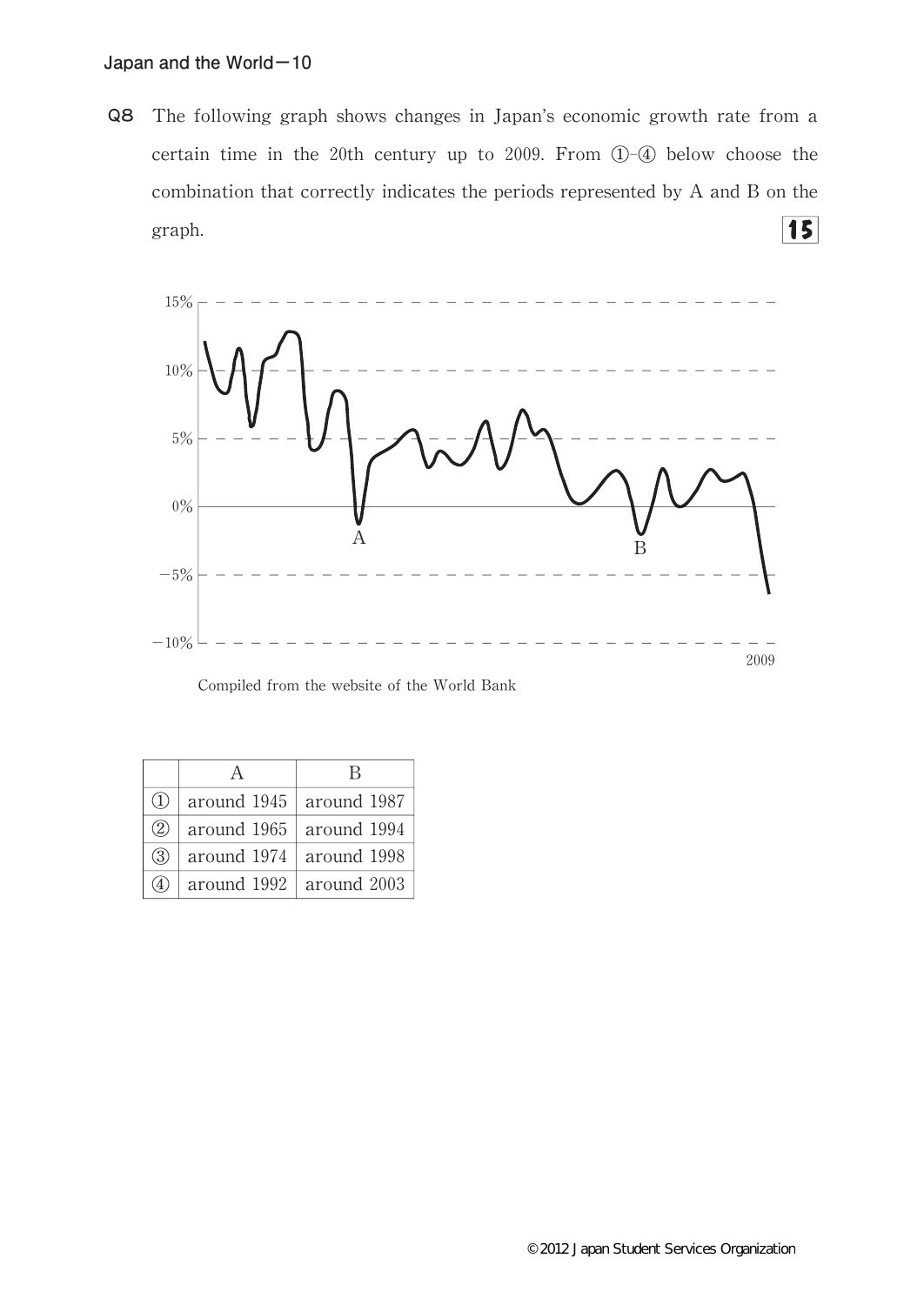- Q9 An economic partnership agreement(EPA)is an international agreement between countries or regions for purposes such as removing import tariffs, deregulating service industries, improving the investment environment, and strengthening intellectual property rights. From ①-4 below choose the answer that correctly indicates the partner in the first EPA established by Japan.  $\left| \bullet \right|$ 
	- ① Russia
	- ② Singapore
	- ③ USA
	- ④ Australia

Due to copyright reasons, this exam question will not be posted Although it has been established as an exam question, on the web.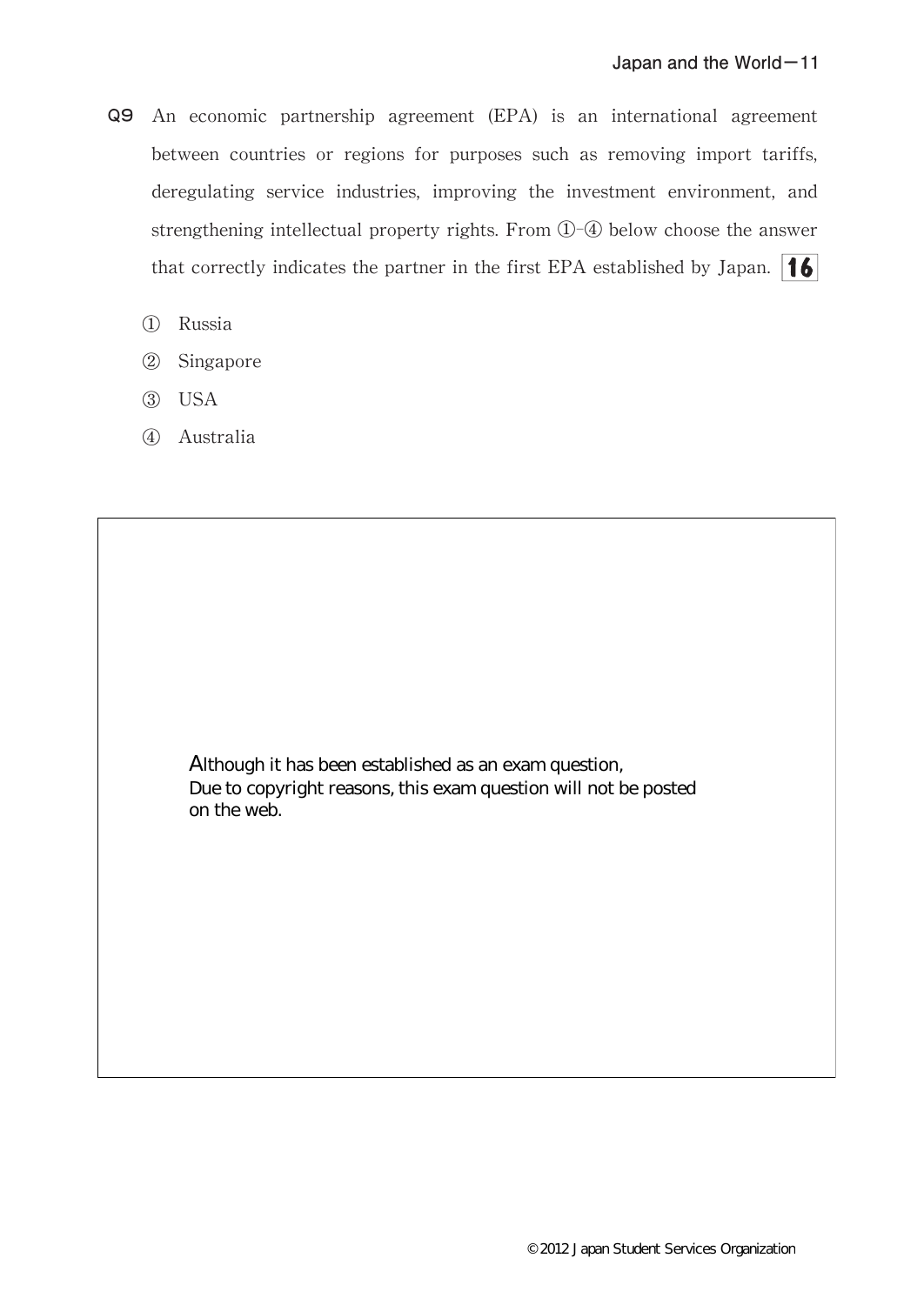Q13 The following four maps represent models of the global atmospheric pressure patterns (H: high pressure; L: low pressure) and the intertropical convergence zone (bold lines). From  $\mathbb{O}-\mathbb{Q}$  below choose the map that best depicts the state of these patterns and this zone in July. 20



②

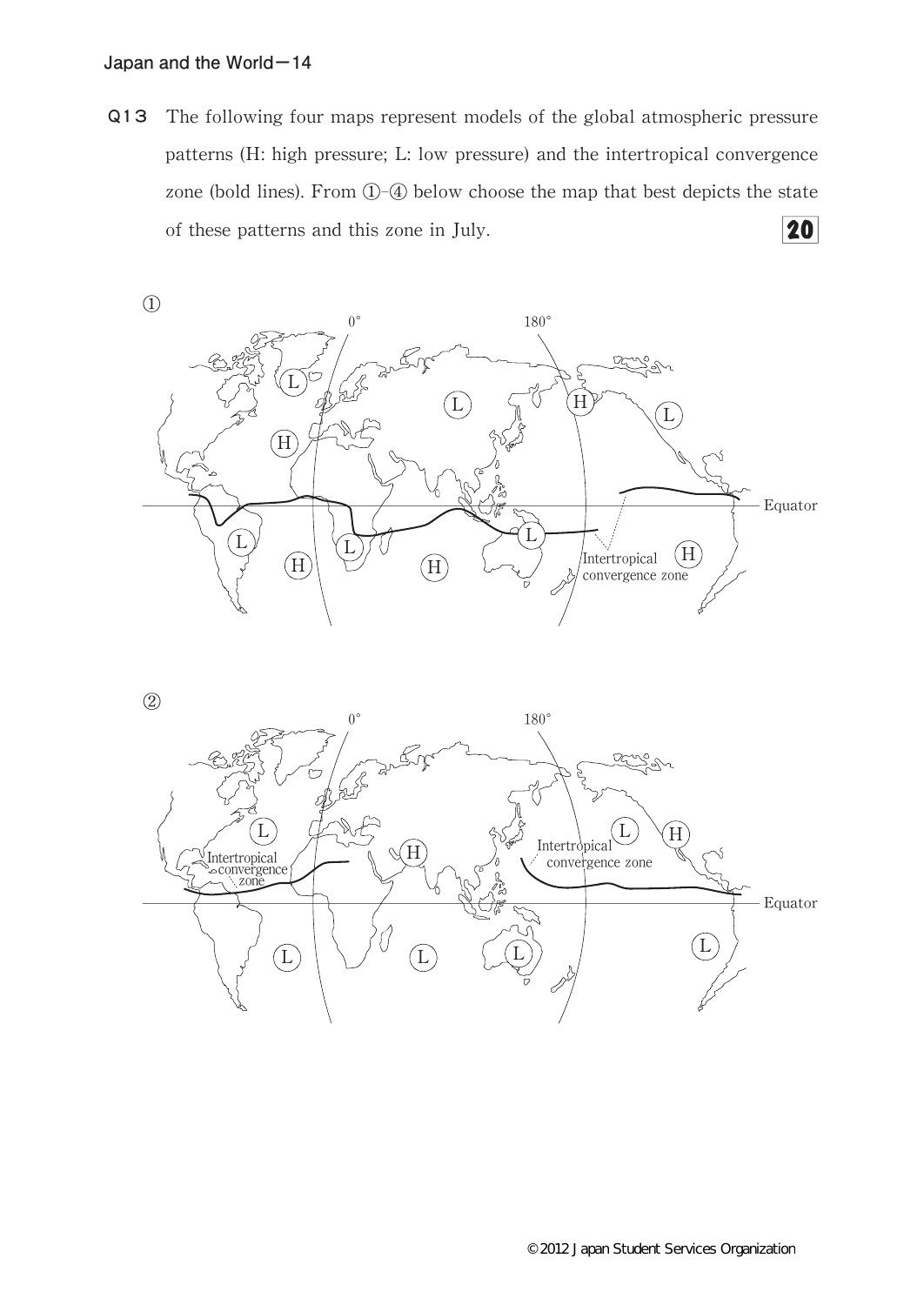



③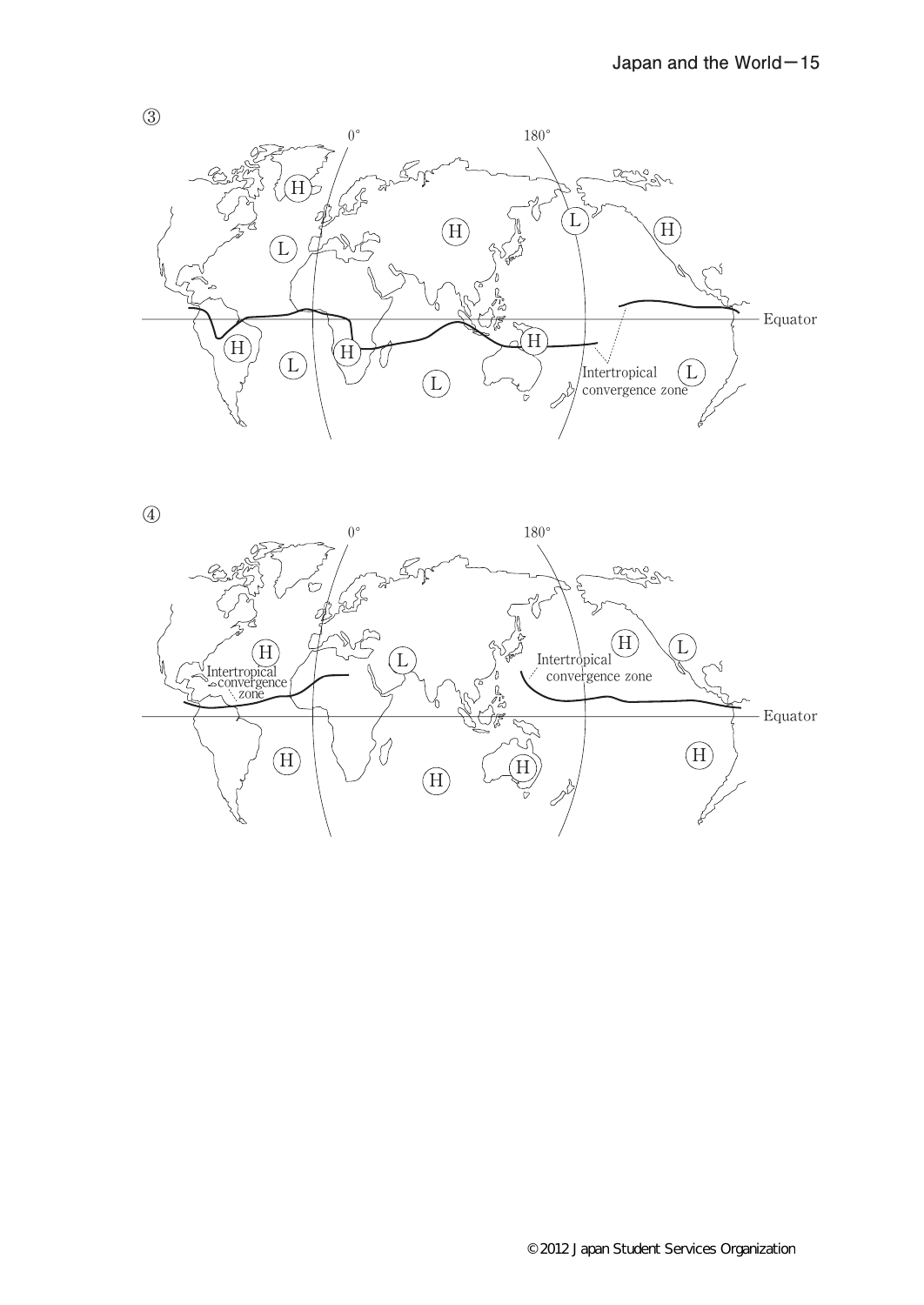Q14 Figures A-C below are topographical cross-sections of the earth's surface along specific latitudes in three continents:

North America (cross-sectioned at latitude 40° north)

South America (cross-sectioned at the Tropic of Capricorn)

Africa (cross-sectioned at the equator)

Note that east-west distances are not uniform for the three figures, but the graduations on the horizontal axis are separated by 10 longitudinal degrees.Answer questions (1) and (2) below concerning these figures.

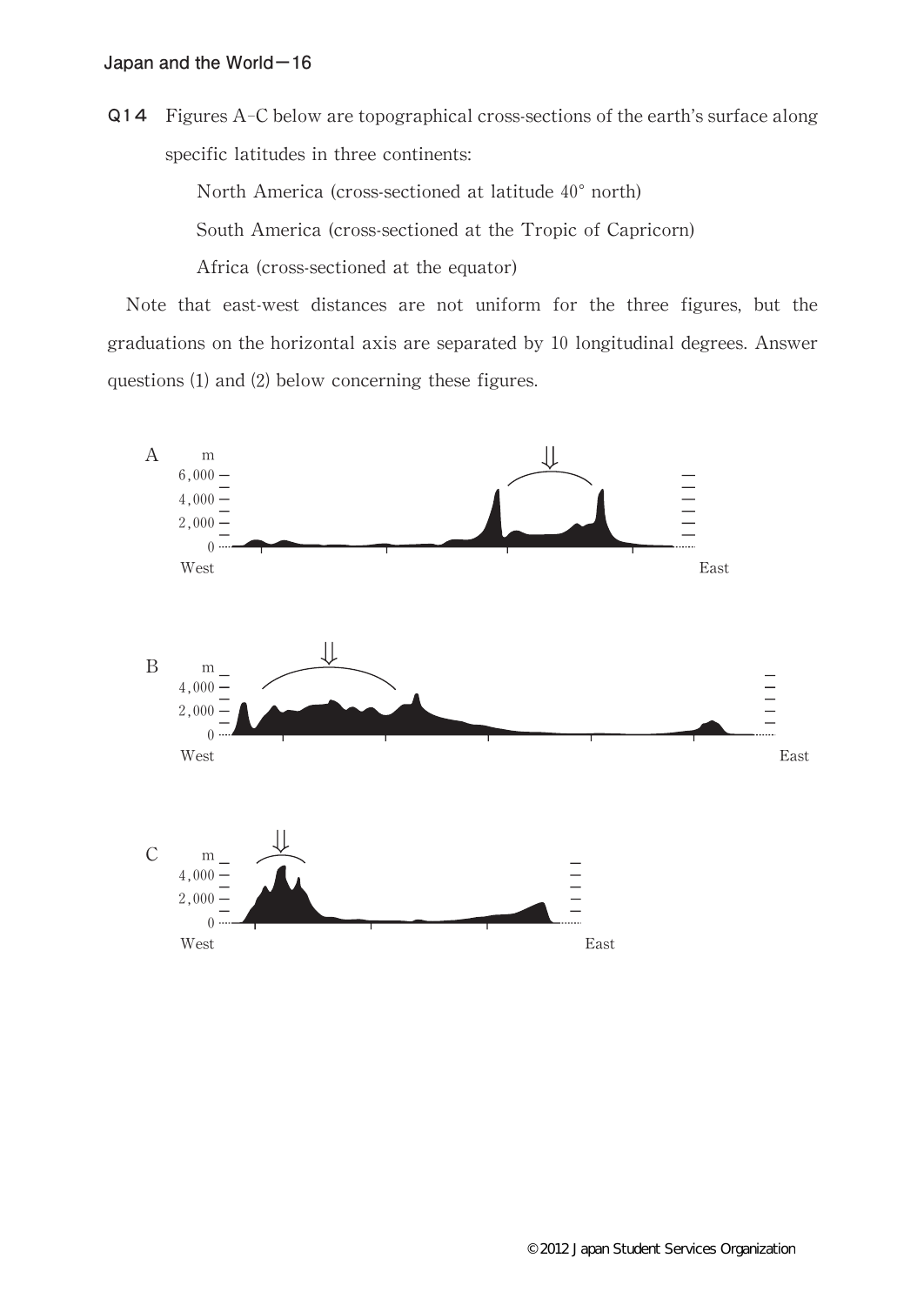$\overline{22}$ 

⑴ From ①-④ below choose the combination that correctly identifies each  $\overline{\mathbf{21}}$ continent as represented by figures A-C.

|     | Africa                     | South America   North America          |               |
|-----|----------------------------|----------------------------------------|---------------|
| (2) | Africa                     | North America   South America          |               |
| 3   |                            | South America   North America   Africa |               |
|     | 4   North America   Africa |                                        | South America |

- (2) In each figure, the section indicated with an arrow  $(\downarrow)$  represents a region of mountains or highlands. From ①-4 below choose the combination that correctly identifies the figures whose arrowed region is a young orogenic belt.
	- ① A,B,C
	- ② A,B
	- ③ A,C
	- ④ B,C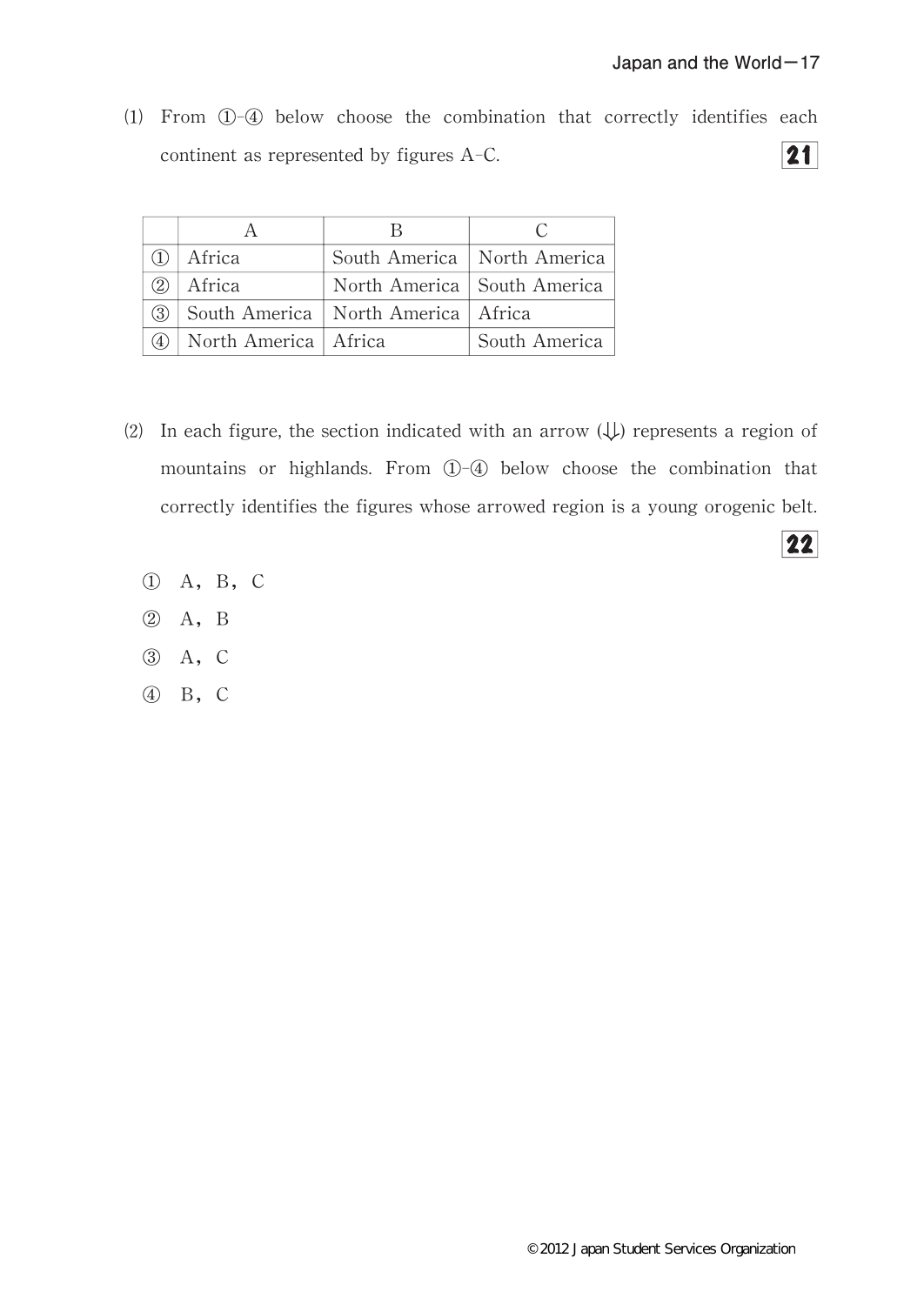- Q15 Statements A and B below concern Japan's capital, Tokyo (latitude 35.4° north, longitude 139.5° east), and Australia's capital, Canberra (latitude 35.2° south, longitude 149.1 $^{\circ}$  east). From  $\overline{0}$ - $\overline{4}$  below choose the combination that correctly 23 indicates whether these two statements are true or false.
	- A:The time in Canberra is one hour behind the time in Tokyo as their local times are based on two different standard meridians (ignore the effect of daylight saving time).
	- B:If we suppose the circumference of the earth passing through Tokyo and Canberra to be  $40,000$  km, the distance between the two cities would be nearly 6,600 km.

|                  | А     | В     |
|------------------|-------|-------|
| $\left(1\right)$ | True  | True  |
| (2)              | True  | False |
| 3                | False | True  |
|                  | False | False |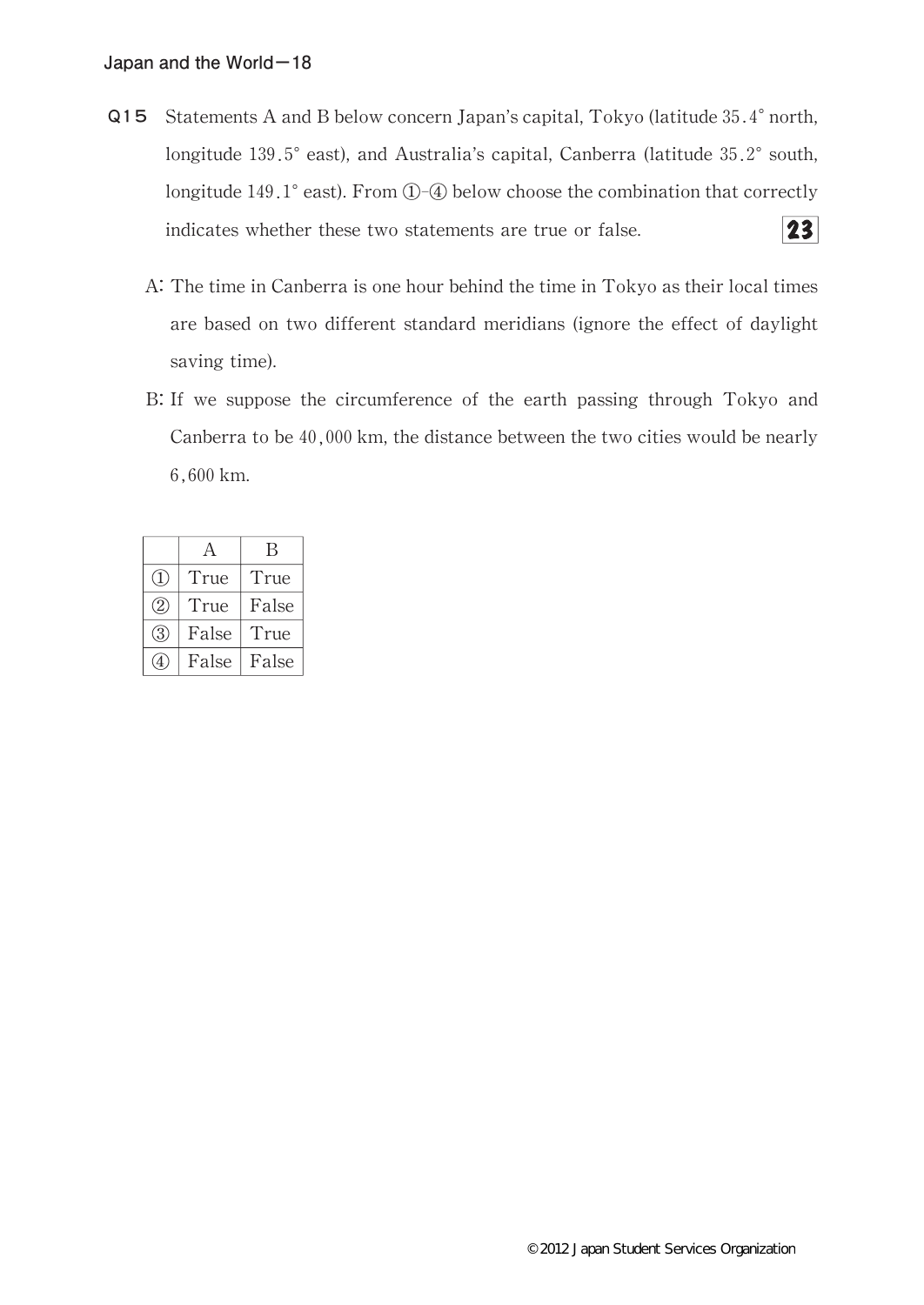- Q17 In 1863, a ceremony was held to dedicate a national cemetery in Gettysburg (USA), the site of a fierce battle during the American Civil War. In the ceremony, the US President gave a speech in which he spoke about "government of the people, by the people, for the people." From  $\mathbb{O}$ - $\mathbb{Q}$  below choose the answer that correctly identifies that president.  $25$ 
	- ① George Washington
	- ② Thomas Jefferson
	- ③ Abraham Lincoln
	- ④ Theodore Roosevelt
- Q18 A semi-presidential system is a form of government that combines certain elements of parliamentary cabinet systems with those of presidential systems. From  $(1)$ - $(4)$  below choose the answer that best indicates a country that uses a  $26<sup>l</sup>$ semi-presidential system.
	- ① Japan
	- ② France
	- ③ UK
	- ④ USA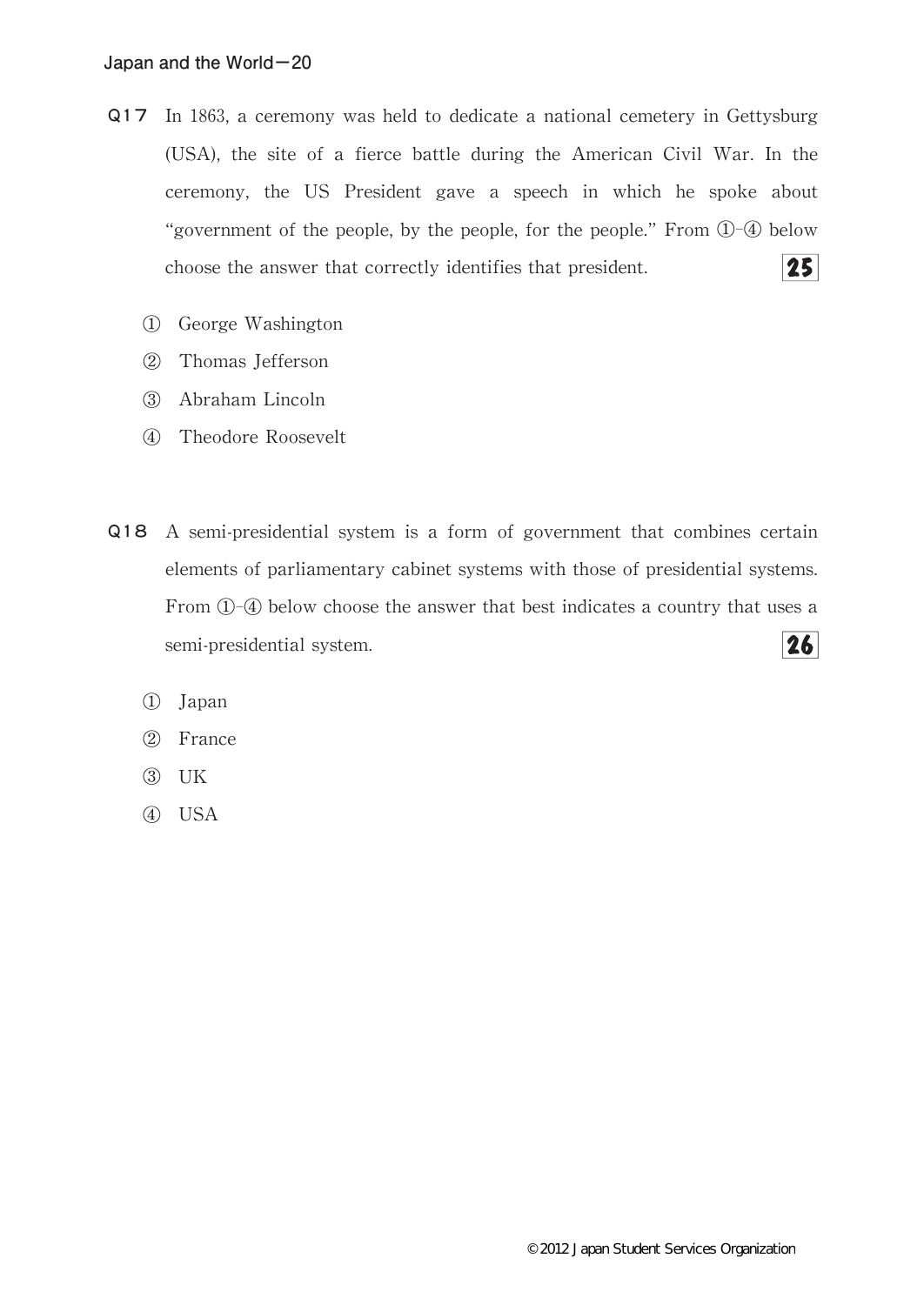Q19 Read the following conversation and answer questions (1) and (2) below.

- Yoshiko: In recent years, the swing of public opinion in Japan has grown larger, I think. For example, the Liberal Democratic Party won a landslide victory in the 2005 general election with a  $_1$  neoliberal set of policies. But then...
- Teacher: But then in the next general election the Democratic Party of Japan scored a big victory with its pledge to provide various welfare benefits, including a child allowance.
- Yoshiko: Why does public opinion shift so much?
- Teacher: The reason might be that citizens lack a long-range perspective on things. We should keep in mind the famous words of a philosopher who spoke about ", a partnership not only between those who are living, but between those who are living, those who are dead, and those who are to be born."\* In other words, we should take a very far-reaching perspective that thinks about the present with due consideration to continuity with the traditions of the past, and that serves the happiness of future generations.
	- ※ Quoted from Reflections on the Revolution in France
	- (1) With reference to underlined item 1, from  $(1)$ - $(4)$  below choose the answer that best represents an example of neoliberal policy.  $27<sub>l</sub>$ 
		- ① A policy to enhance the quality of education by increasing public spending on education
		- ② A policy to reduce economic disparities by raising taxes on the wealthy
		- ③ A policy to add stability to society by taking measures to help the unemployed
		- ④ A policy to extend freedom of activity for businesses by deregulating markets
	- ⑵ The words in underlined item 2 were written by a British conservative thinker. From ①-④ below choose the answer that correctly identifies that thinker.
		- ① Edmund Burke
		- ② Karl Marx
		- ③ John Locke
		- ④ Jean-Jacques Rousseau

28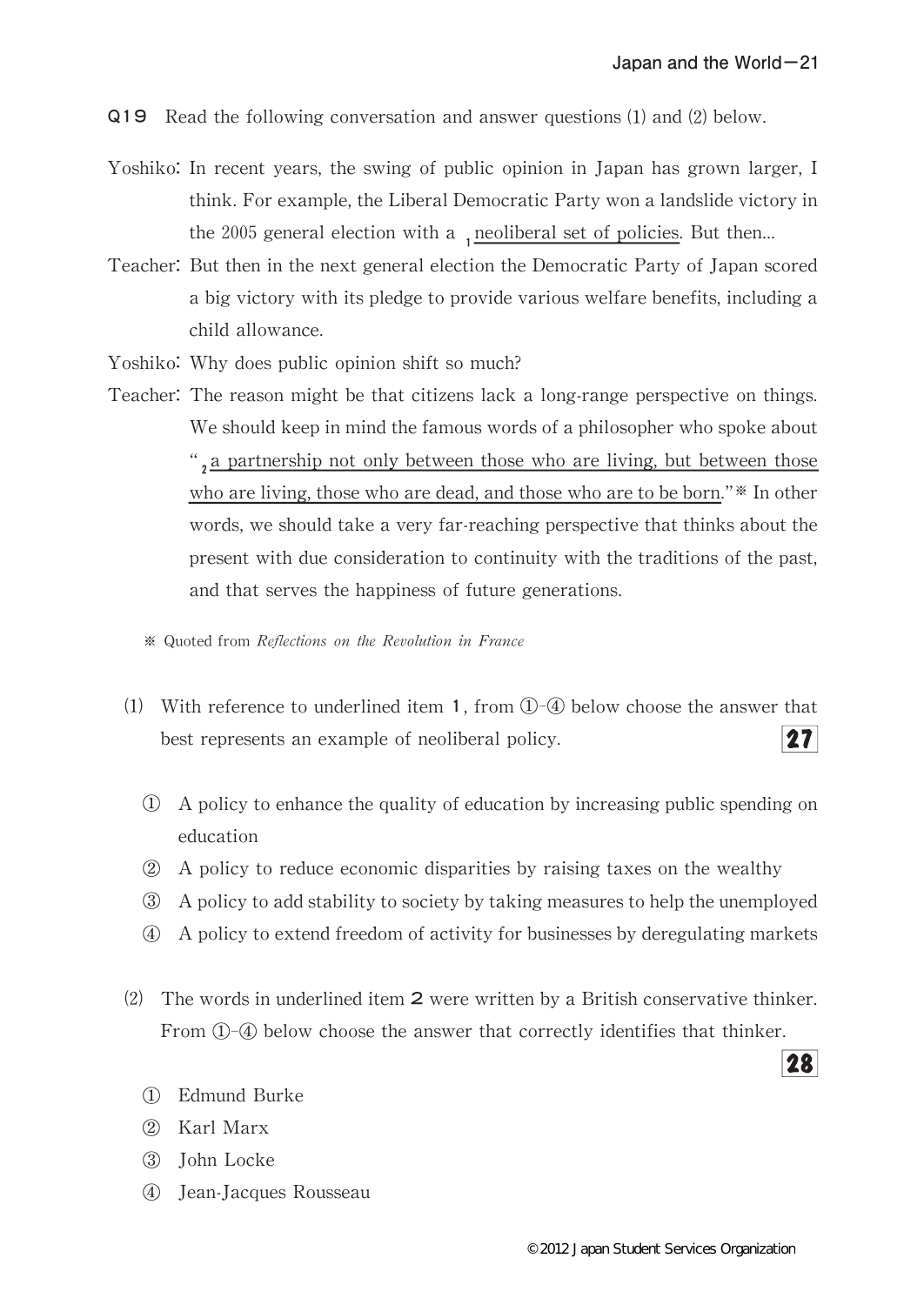Q20 The following table lists, for four countries, the years in which universal suffrage was granted to men and to women. From ①-4 below choose the combination that best identifies the countries represented by A-C in the table.

|                            |      | В           | Japan |
|----------------------------|------|-------------|-------|
| Men                        | 1848 | 1918   1870 | 1925  |
| Women   1944   1928   1920 |      |             | 1945  |

|              | $\forall$  | В          | €          |
|--------------|------------|------------|------------|
| $\mathbb{I}$ | <b>UK</b>  | France     | <b>USA</b> |
| (2)          | France     | UK         | <b>USA</b> |
| $\circ$ 3    | France     | <b>USA</b> | UK         |
|              | <b>USA</b> | France     | UК         |

29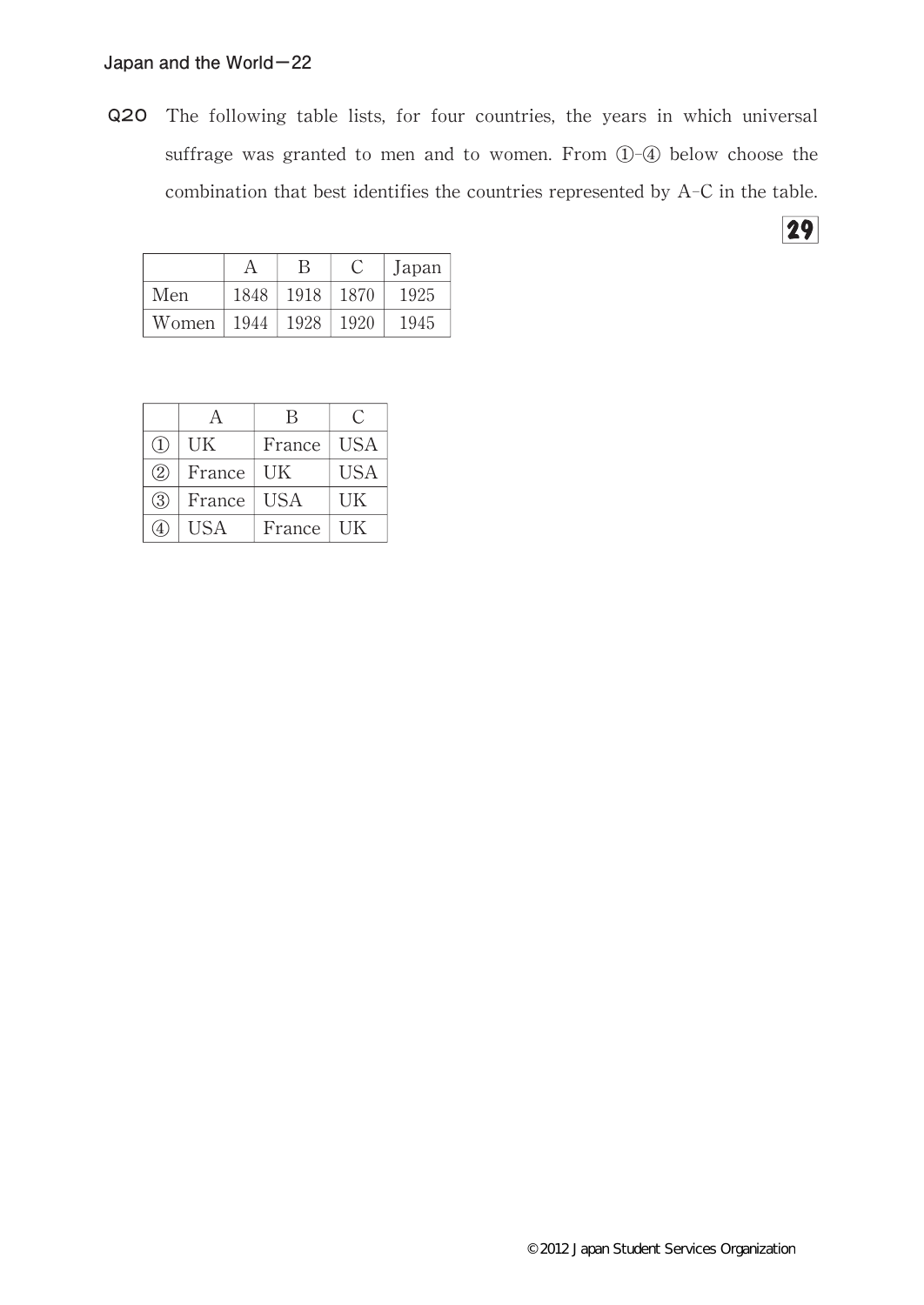- Q21 From ①-④ below choose the statement that best describes the Japanese Constitution. 30
	- ① It requires the Emperor and public officials to respect and defend it.
	- ② It is considered a flexible constitution that can be easily amended.
	- ③ It starts with an article that renounces war.
	- ④ It states that laws conflicting with it must have approval by at least a two-thirds majority of the Diet in order to be enacted.
- Q22 Indian scholar Sugata Dasgupta argued that the traditional dichotomy of"war and peace" should be avoided, and instead proposed that the antithesis to peace should be called"peacelessness."He reasoned that the absence of war in developed countries may be referred to as "peace," but the absence of war in developing countries does not equate with peace. In this context, from  $(1)$ – $(4)$ below choose the statement that does not indicate an appropriate example of the conditions in developing countries. 31
	- ① Inequalities and large economic disparities stemming from structural causes exist in many corners of society.
	- ② Many people are unable to receive proper education and medical care.
	- ③ The economy is quite vulnerable because it is heavily dependent on the production of certain primary commodities.
	- ④ Only economic growth and material wealth are pursued,while the need for emotional well-being is neglected.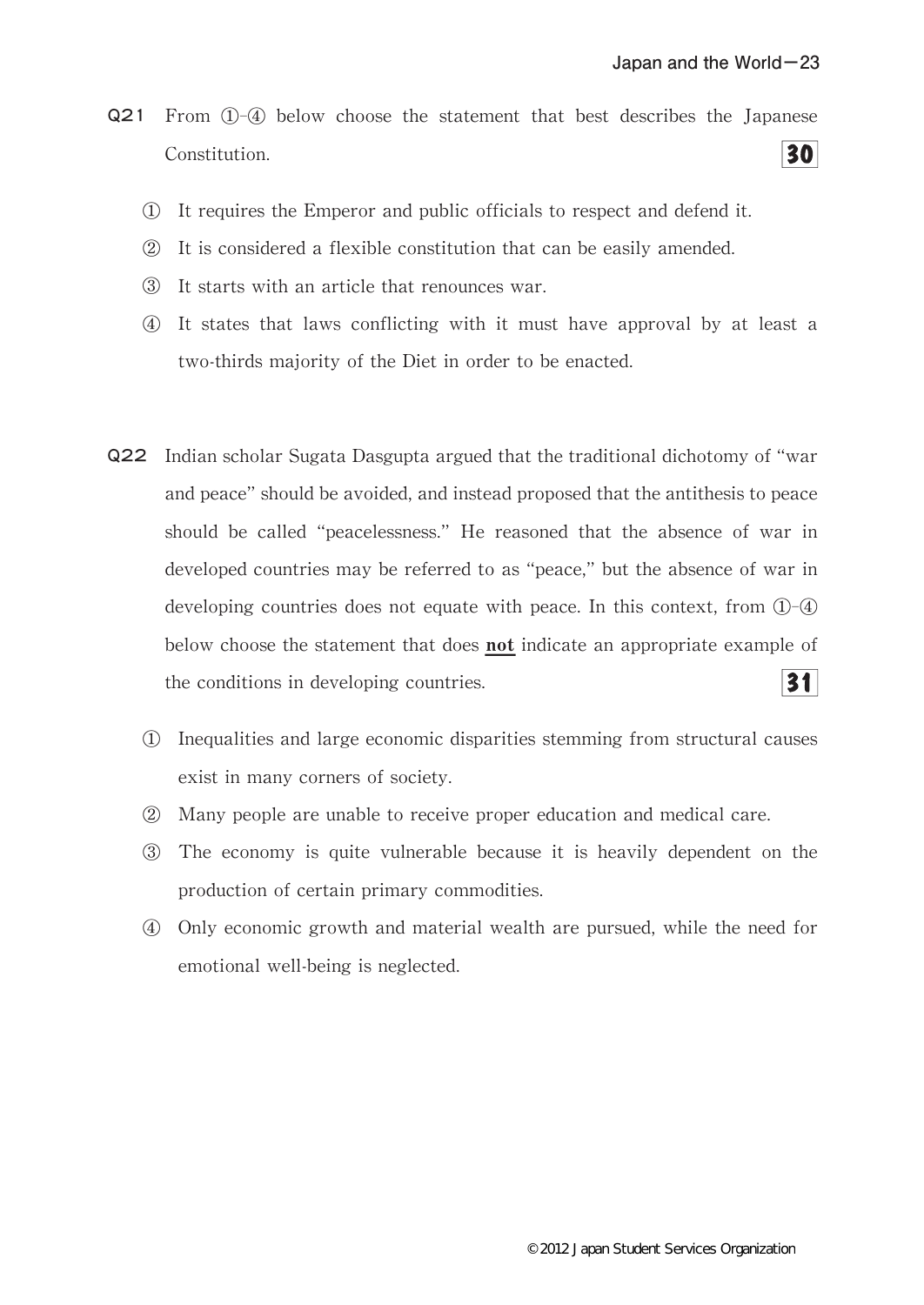- Q23 The right of individual or collective self-defense is internationally recognized as an inherent right of states. From  $(D-Q)$  below choose the answer that best indicates the first international agreement to include this right in its text.  $\left| \frac{32}{2} \right|$ 
	- ① Covenant of the League of Nations(1919)
	- ② Treaty for the Renunciation of War(Kellogg-Briand Pact)(1928)
	- ③ Charter of the United Nations(1945)
	- ④ Universal Declaration of Human Rights(1948)
- Q24 From ①-④ below choose the statement that best describes international relations in the 20th century. 331
	- ① Following World War I,the principle of self-determination that was advocated by the League of Nations spread all over the world.
	- ② Following World War II,the USA adopted the Monroe Doctrine as a policy for intervening against the spread of communism in third-world countries.
	- ③ The Cold War came to a close with the end of the Vietnam War,which had been called a proxy war between the USA and the USSR.
	- ④ After the end of the Cold War,NATO,acting without UN approval,launched air strikes against Serbia in order to stop its campaign of ethnic cleansing.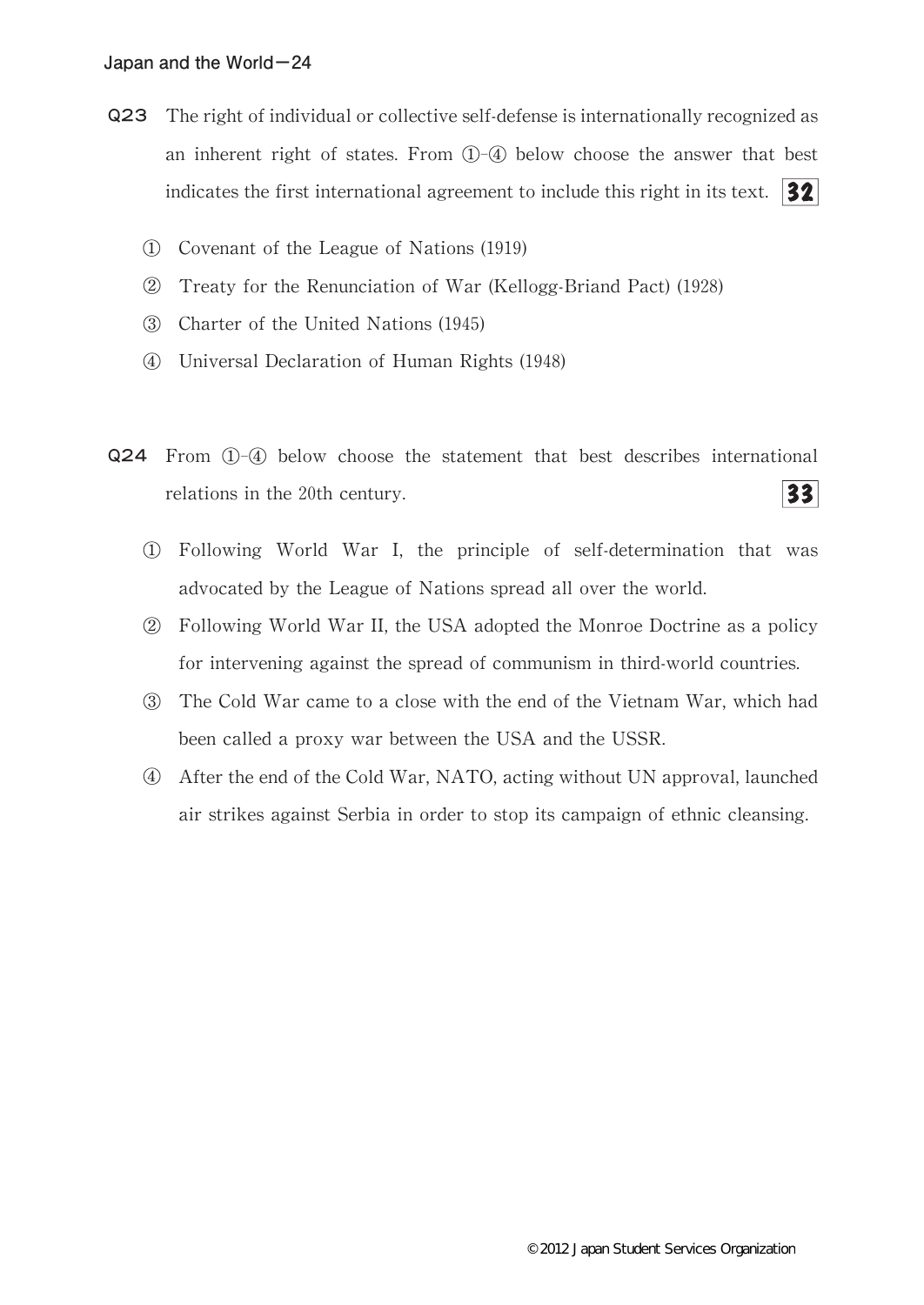Q25 From ①-④ below choose the answer that best indicates an action taken by  $34$ Napoleon I following the French Revolution.

- ① He successfully invaded Moscow and deposed the Romanovs.
- ② He issued the Continental System (Blockade)order,which prohibited continental European states from engaging in trade with the UK.
- ③ He executed LouisⅩ and established a revolutionary government.
- ④ He convened the Congress of Vienna,which redrew the boundaries of European states.
- Q26 From①-④ below choose the statement that best describes the situation in Asia  $35<sub>1</sub>$ following the First Sino-Japanese War.
	- ① The USA demanded the opening up of Korea and established an unequal treaty with its government.
	- ② The UK obtained a lease on Hong Kong from China.
	- ③ France demanded that the territorial integrity of,and equal opportunities in, China be guaranteed.
	- ④ Russia acquired a lease on territory in Manchuria and the right to build a railroad there.
- Q27 From ①-④ below choose the statement that best describes Germany following World War I. 36
	- ① Under the leadership of the Social Democratic Party,the German economy was rebuilt as a socialist state.
	- ② Germany was placed under the administration of the League of Nations,with various restrictions on its sovereignty.
	- ③ Germany was partitioned into eastern and western halves controlled separately by the USSR and the USA.
	- ④ A democratic system of government was built up under the Weimar Constitution.